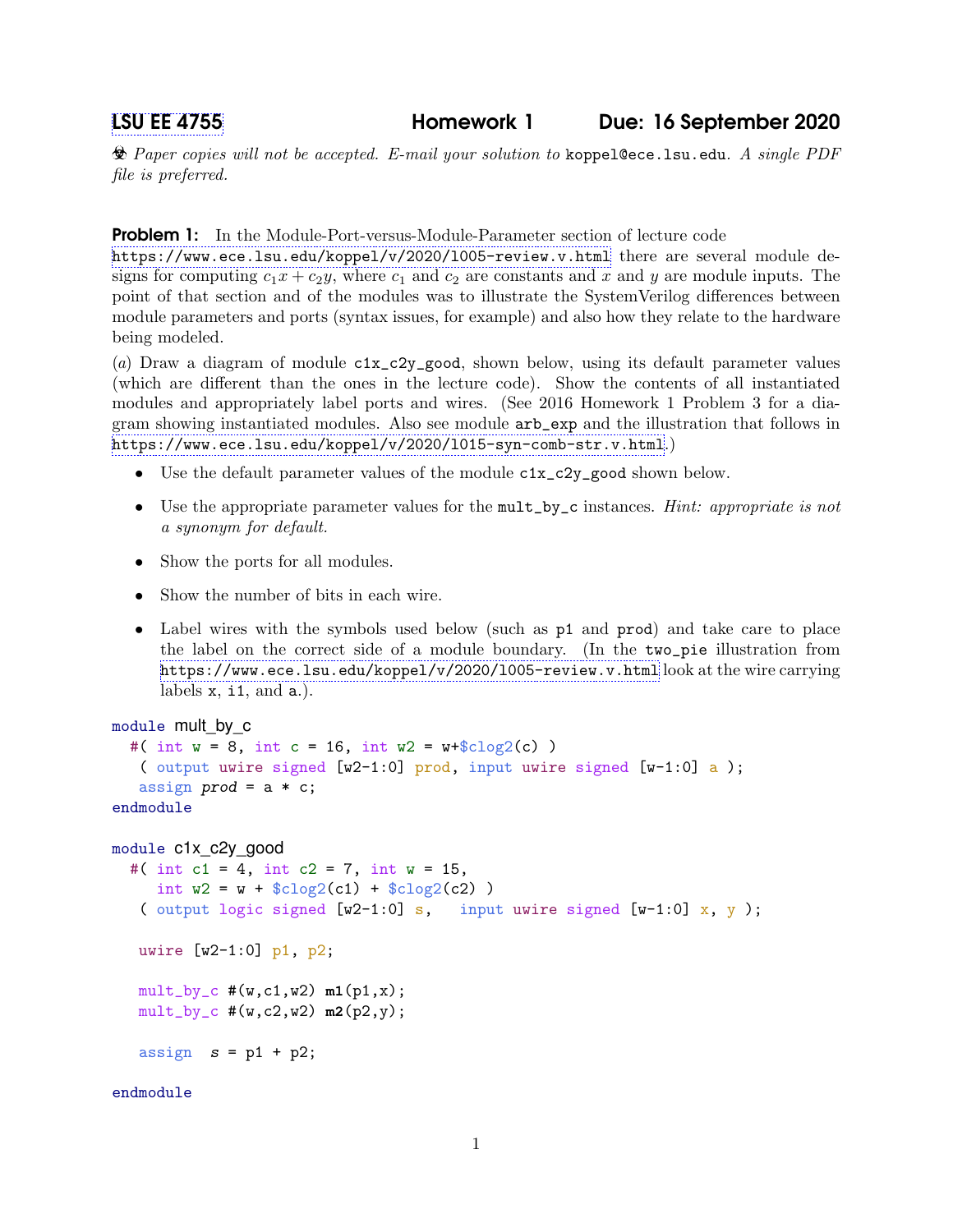(b) Draw a diagram of module c1x\_c2y\_okay below using its default parameter values (which are different than the defaults used in the lecture code). Show the same details, such as ports, as was requested for the previous part.

```
module mult
  #( int w = 8, int w2 = 2 * w)
   ( output uwire signed [w2-1:0] prod, input uwire signed [w-1:0] a, b );
   assign prod = a * b;
endmodule
module c1x_c2y_okay
  #( int c1 = 4, int c2 = 7, int w = 15,
     int w2 = w + $c \log(2c1) + $c \log(2c2)( output logic signed [w2-1:0] s, input uwire signed [w-1:0] x, y);
   uwire [w2-1:0] p1, p2;
   uwire [w:1] C1 = c1, C2 = c2; // Convert constants to desired size.
   mult #(w,w2) m1(p1, x, C1);
   mult #(w,w2) m2(p2, y, C2);
   assign s = p1 + p2;
```
endmodule